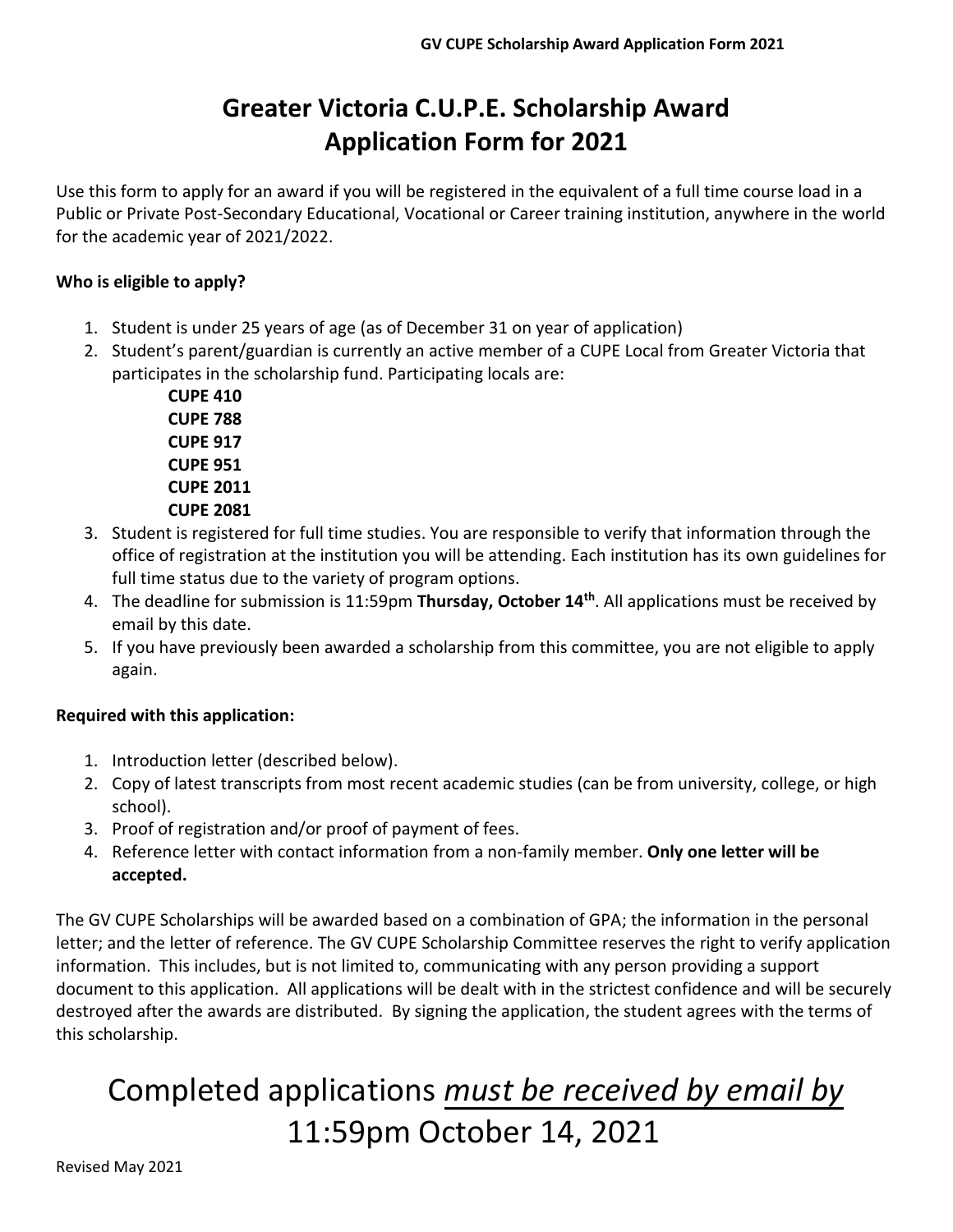#### Name:

Mailing Address (Where would you like the cheque sent?):

Phone number:

Email:

Date of Birth:

High School and year graduated:

Post-Secondary Institution you attend:

What months will you be a full-time student for the 2021/2022 academic year:

Program and outline of courses:

## **CUPE Local:**

**CUPE member's name (parent):**

**CUPE member's work phone number:**

## **CUPE member's email:**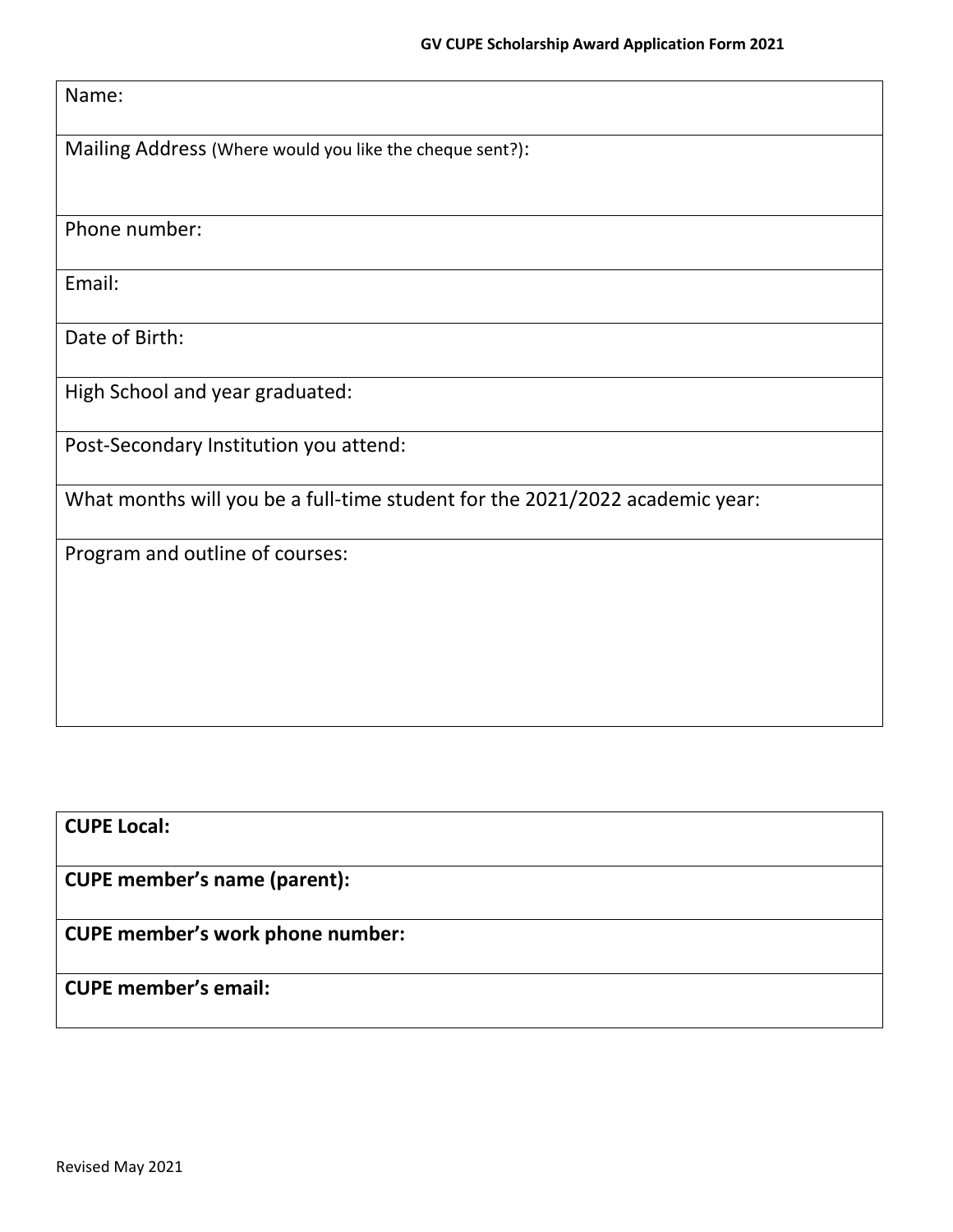#### **Along with the above information, we require**:

- 1. A letter introducing yourself. You may want to include your achievements, educational goals, employment aspirations, community involvement, obstacles you have had to overcome etc… Tell the committee why a scholarship should be awarded to you. Maximum ONE page.
- 2. Copy of your latest transcripts from your most recent academic activity. These can be high school or college or university or a combination of these. The committee will be looking at your Grade Point Average as part of our adjudication process.
- 3. Proof of **Registration** and/or proof of payment of fees for the 2021/2022 academic year. Proof of admission/acceptance will not be accepted.
- 4. Reference letter with contact information from a non-family member. **Only one letter will be accepted.**

## **FINAL CHECKLIST:**

# **Your scholarship application package should be contained in one email and include these five files in pdf format:**

| Completed application           |
|---------------------------------|
| Personal letter of introduction |
| Latest transcripts              |
| Proof of registration           |
| One reference letter            |

Completed applications and all required supporting documents to be **emailed** to:

# **gvcupescholarship@gmail.com**

Completed applications *received by email by 11:59pm* October 14, 2021